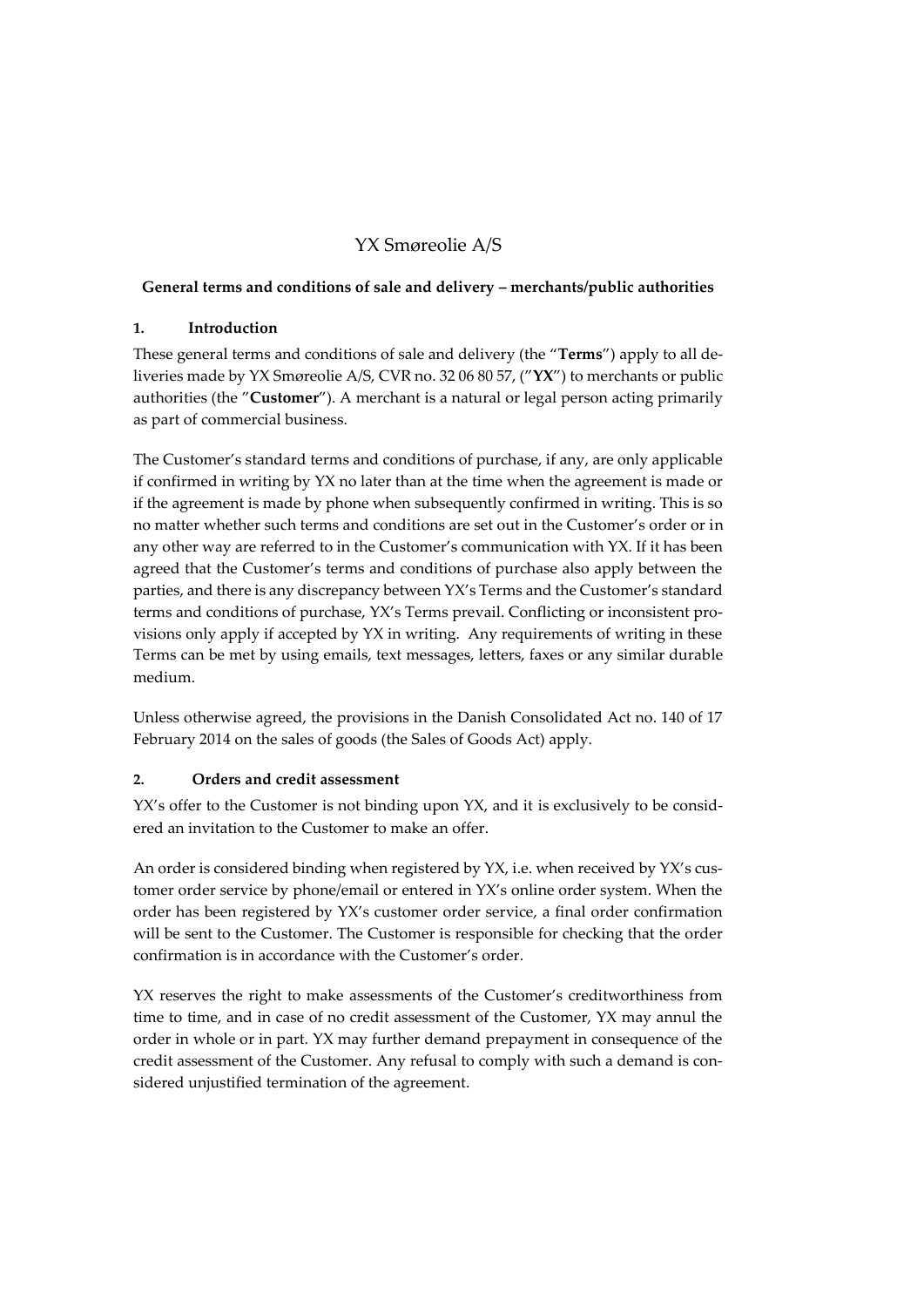## **3. Delivery**

Unless otherwise agreed, delivery must be made at the Customer's place of business. Unless otherwise agreed or set out in this provision, the products are considered delivered when placed at the Customer's disposal at the agreed place of delivery, including when the products have been filled into the Customer's tank facilities, if so agreed.

YX has the right to deliver the products in instalments and to invoice each instalment.

Unless specifically agreed with the Customer, YX's delays, if any, in delivery are not considered a material breach of the agreement with the Customer. Delays do not release the Customer from its duty to take delivery.

The risk for the products passes from YX to the Customer at delivery of the products.

#### **4. Price**

Unless otherwise agreed with YX or YX's representative, prices are calculated on the basis of YX's price list applicable at the time when the order is placed. Prices are listed exclusive of VAT. Any discounts agreed are calculated on the basis of the price of the product excluding packaging costs and indirect taxes. Unless otherwise agreed, discounts, if any, do not apply to special offers or promotion campaigns. YX reserves the right to refuse any quotations received that are based on YX's price list.

YX reserves the right to implement price increases ordered by the authorities in the form of increases in direct an/or indirect taxes. Prices specified in quotations from YX and set out in order confirmations from YX are binding unless they are a result of an obvious error, no matter whether YX or the Customer benefits from such error.

Subject to force majeure (see clause [13](#page-4-0) below), the products are delivered free of carriage charge to the Customer's address in Denmark.

For deliveries of less than 100 litres/kg and invoice amounts below DKK 2,000.00 exclud-ing taxes, waste oil charges and VAT, an administrative fee of DKK 175.00, excluding VAT, will be added. Deliveries in bulk (by tank truck) are subject to a minimum order of 1,000 litres.

#### **5. Payment**

### 5.1 *General terms*

YX emails the Customer an invoice for the products delivered unless otherwise agreed. Payment in full discharge can only be made into YX's account. If cash payment has been agreed, the Customer must make the prepayment specified in the order confirmation, and the products will be delivered only when the prepayment has been received and recorded in YX's account or only when the Customer produces a valid receipt for the transfer to YX's account.

Payment must be made in the currency specified in the agreement or the order confirmation.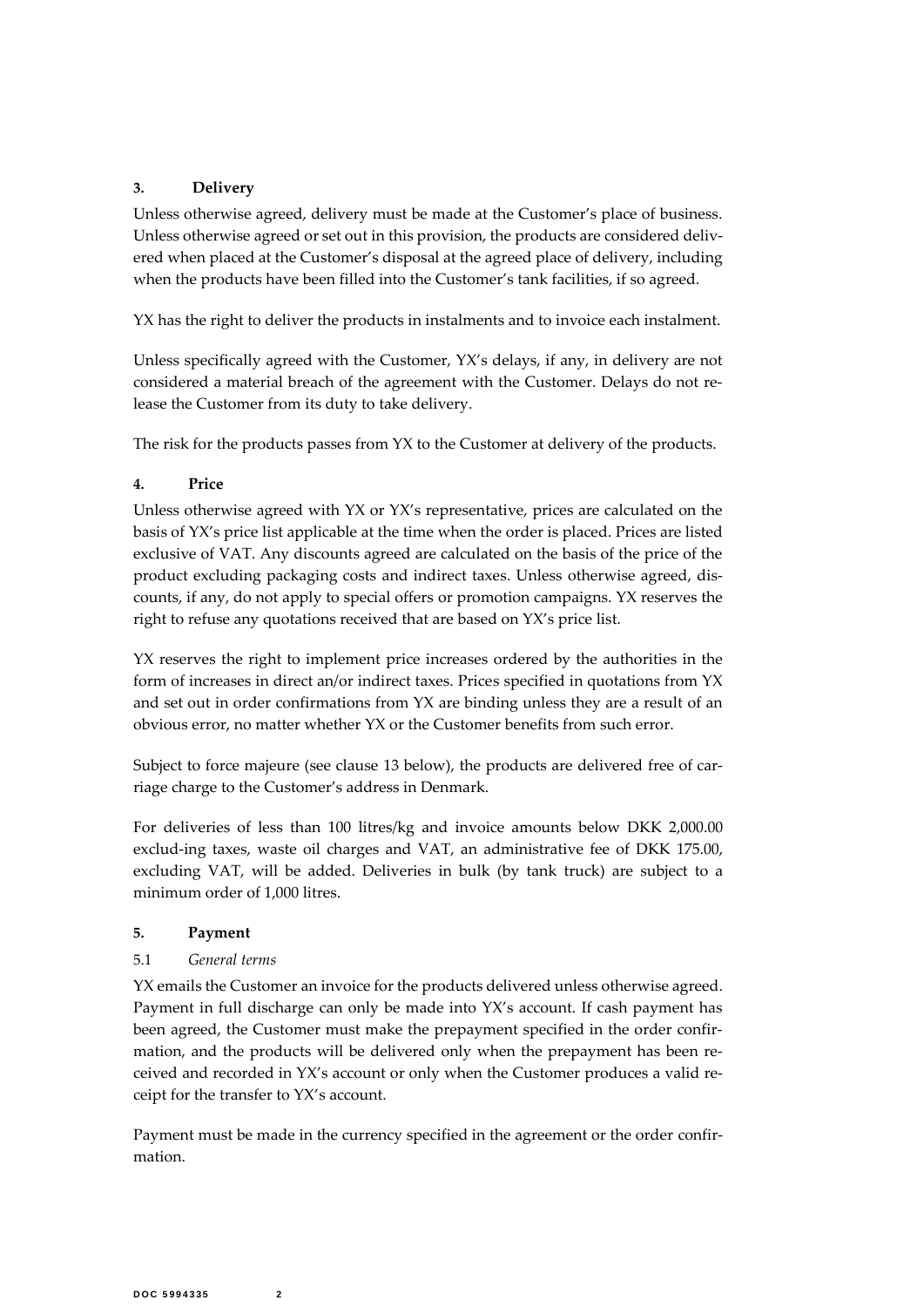## 5.2 *Terms of payment*

Unless otherwise agreed, payment must be made no later than 15 calendar days from the invoice date. Any objection to an invoice must be submitted to YX within eight calendar days from the invoice date. If no objection is made in due time, the Customer will be considered to have accepted the invoice.

## 5.3 *Late payment*

In case of late payment, interest accrues on the outstanding amount at a rate of 1.5% per commenced month from the due invoice date, provided no prior payment has been made.

## 5.4 *Debt collection*

In case of continued late payment, the Customer must compensate YX for YX's reasonable and relevant costs for any out-of-court collection of the debt.

## 5.5 *No right to withhold payment based on rights of set-off*

The Customer has no right to withhold any part of the payment in reliance of any right of set-off against YX, no matter whether such right of set-off may have been accepted by YX.

### **6. Information on properties and use**

If products have been procured or produced specially for the Customer at the Customer's request, XY does not guarantee that the products are fit for the purpose for which the Customer intends to use the products. The Customer is responsible for checking whether the products are fit for the purpose intended by the Customer.

### **7. The Customer's duty of inspection and right to complain**

At the time of takeover of the products, the Customer must check that the products are consistent with the Customer's order. If the packaging is visibly damaged, the Customer must make a note of this on the delivery note. The Customer is only entitled to demand replacement of products if the products themselves have been damaged.

If the Customer wants to make a claim for defects, the Customer must complain to YX without undue delay. YX may demand that the Customer submits documentation for the claim for defects in the form of photos. In any event, complaints must be made no later than 30 calendar days after delivery. If the Customer does not complain in the manner described, the Customer will lose the right to make claims against YX in the relevant matter.

If the Customer's claim for defects cannot be settled amicably, and the Customer has not taken any legal action against YX within a period of 12 months from the delivery date, the claim is considered time-barred.

The Customer must pay for the products no matter that the Customer has submitted a claim for defects.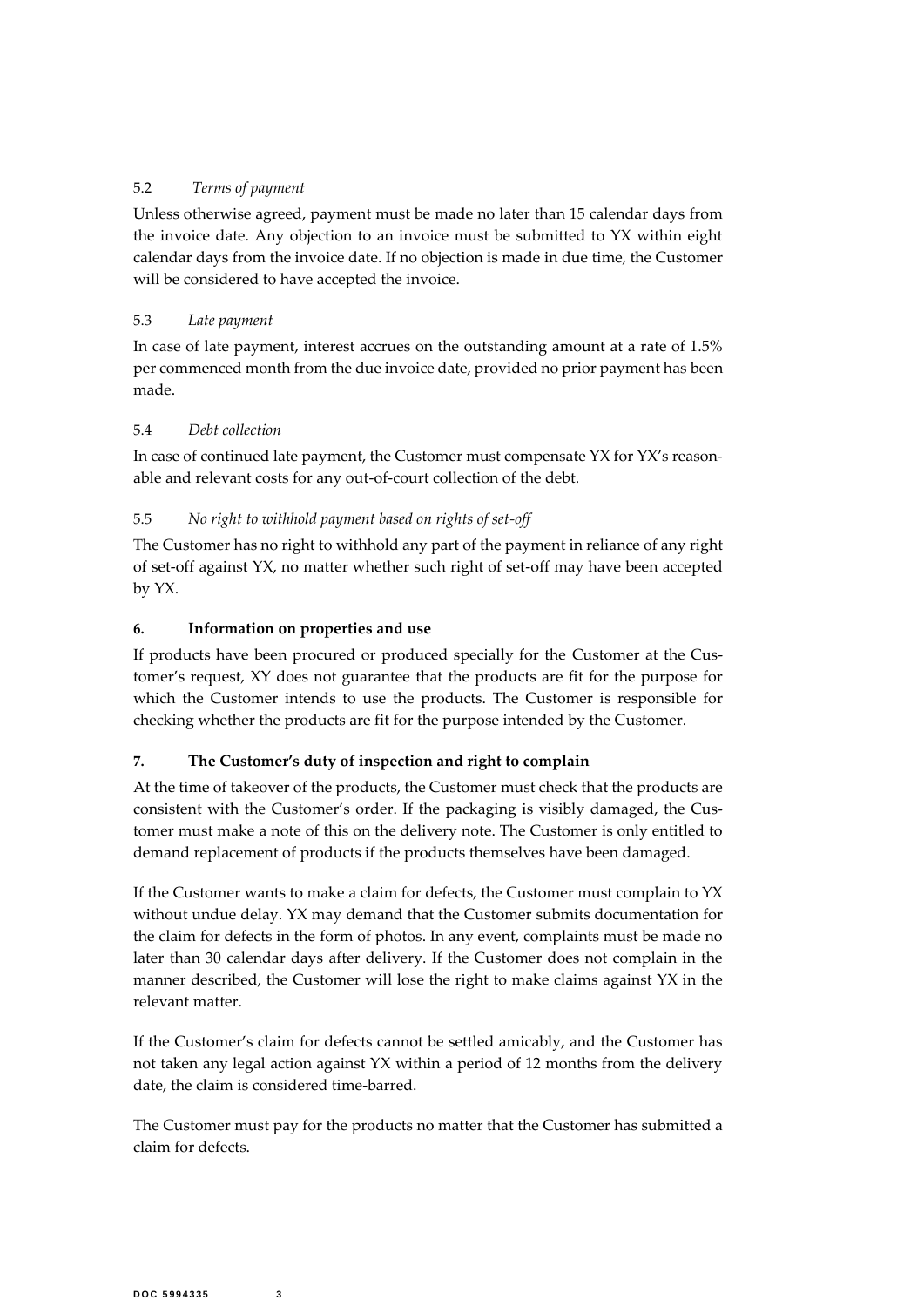#### **8. Return**

Return of products is only accepted upon agreement with YX or YX's representative. YX arranges for the return through an agreement with a carrier. When the return products have been collected, YX sends the Customer a credit note specifying the reason for the return. All returns must be made in original, unbroken and undamaged packaging. YX does not accept any return of empty containers.

If the return is a result of YX's errors or non-conforming delivery, the return will be at no cost to the Customer. The invoiced value of the products is credited to the Customer. If the return is attributable to the Customer's affairs, the Customer will be invoiced for the return freight costs and credited for 75 % of the invoiced value of the products. Credit in case of return requires approval of the returned product by YX's receipt control.

#### **9. Collection of waste oil**

For products subject to waste oil charges, a waste oil charge of DKK 0.05 excluding VAT per litre will be added to the current product price for collection of waste oil.<sup>1</sup> The collected waste oil will be cleaned and reused at approved reprocessing plants, where it will be re-refined into base oil. The collection is made by operator, Marius Pedersen A/S, which also reports the Customer's environmental data to the authorities. The Customer receives a receipt when waste oil is collected at the Customer. Upon request to Marius Pedersen A/S, the Customer can receive a historical list of the quantities of collected waste oil. The list can be used as documentation in connection with environmental inspections.

### **10. Limitation of liability**

YX is not liable for any damage or loss, whether personal injury or property damage, arising out of the Customer's use or storage of the products unless the damage or loss was caused by a production error in the products. YX is not liable for any damage or loss which in YX's assessment is caused by other circumstances or products used in connection with the products or if the damage or loss is caused by the Customer's actions, failure to act, misapplication of or negligence in connection with the use of the products.

In no circumstances, will YX be liable for any indirect losses suffered by the Customer. Indirect losses include, without limitation, losses caused by damage to anything else than the products themselves, losses caused by the nature of the products, loss of profits of any kind, loss of savings, loss of goodwill and third party claims for damages.

If YX is held liable under the rules of third party product liability, the Customer must indemnify YX against damage and losses unless YX is liable for the damage or loss due to production errors or the damage or loss is caused by the Customer's actions, failure to act, misapplication of or negligence in connection with the use of the products. These

-

<sup>&</sup>lt;sup>1</sup> Products used as waste lubrication, i.e. cutting oil, slideway oil, chain oil, lubricating spray oil and emulsions, are not subject to any waste oil charges.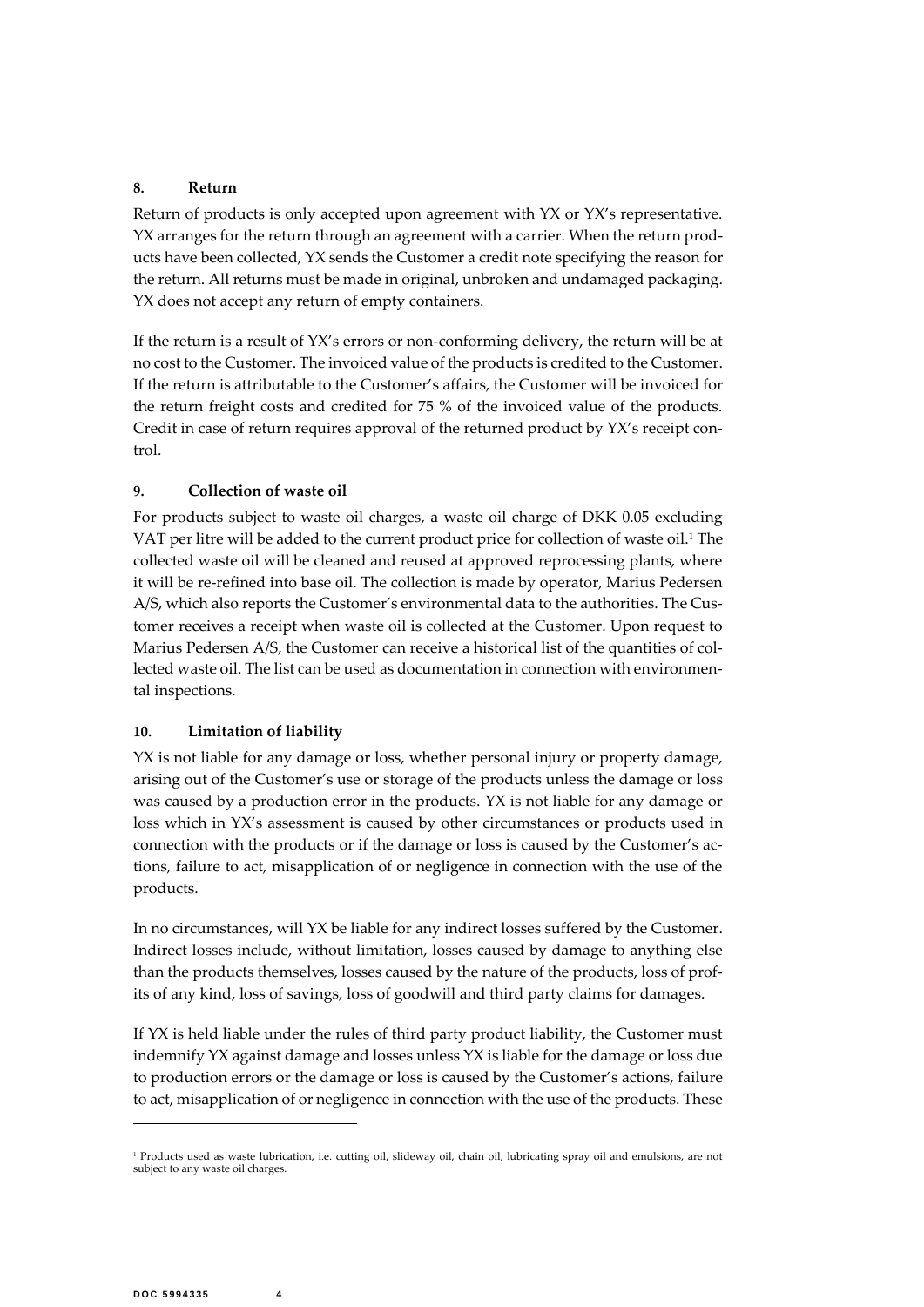limitations to YX's liability do not apply if YX has acted grossly negligently or deliberately.

XY can only be held liable for direct financial losses which could reasonably have been foreseen as a potential consequence of YX's error or neglect. **In any circumstances, YX's total liability is limited to the contractual amount of the delivery(ies) causing the damage.**

## **11. Suspension of the duty to deliver in case of breach**

In case of payment default or any other breach on the part of the Customer, YX reserves the right not to make any further deliveries under the agreement or only to deliver against cash payment to be made at the time of the order for the relevant delivery until the default or breach has ended.

If the Customer has not paid in due time and/or there is an obvious risk of default due to the Customer's reduced ability to pay, YX reserves the right to consider the entire delivery and any outstanding amounts due for payment by the Customer. If so, orders not already delivered will only be executed against prepayment in cash.

# **12. Termination with immediate effect**

Both parties may terminate the agreement with immediate effect if the other party is in material breach of its obligations under the agreement.

If the agreement is terminated with immediate effect, the parties' rights and obligations under the agreement will end in accordance with the general rules under applicable Danish law, and any supplementary agreements on lending of equipment will also terminate.

# <span id="page-4-0"></span>**13. Force majeure**

XY is not considered liable if the delivery of orders is impossible or disproportionately burdensome due to force majeure type events, including strikes, fire, war, seizure, confiscation, currency restrictions, riots and civil disturbances, general raw material shortage, supply interruptions, extraordinary regulatory requirements, breach on the part of any sub-suppliers and other circumstances which are beyond YX's reasonable control and which YX could not reasonably have avoided. If YX is affected by any such force majeure type events, YX is entitled to terminate the agreement at 90 calendar days' written notice or to suspend any delivery obligations to the Customer either in whole or in part at 30 calendar days' written notice, until the situation returns to normal. Both parties may terminate the agreement at a notice of 14 calendar days if delivery is prevented more than three months due to any of the above-mentioned circumstances.

## **14. Processing of personal data**

Processing of personal data collected in connection with the receipt of orders for products is subject to confidentiality and governed by the rules in Act no. 502 of 23 May 2018 – the Danish Data Protection Act and the GDPR. The Customer is considered a